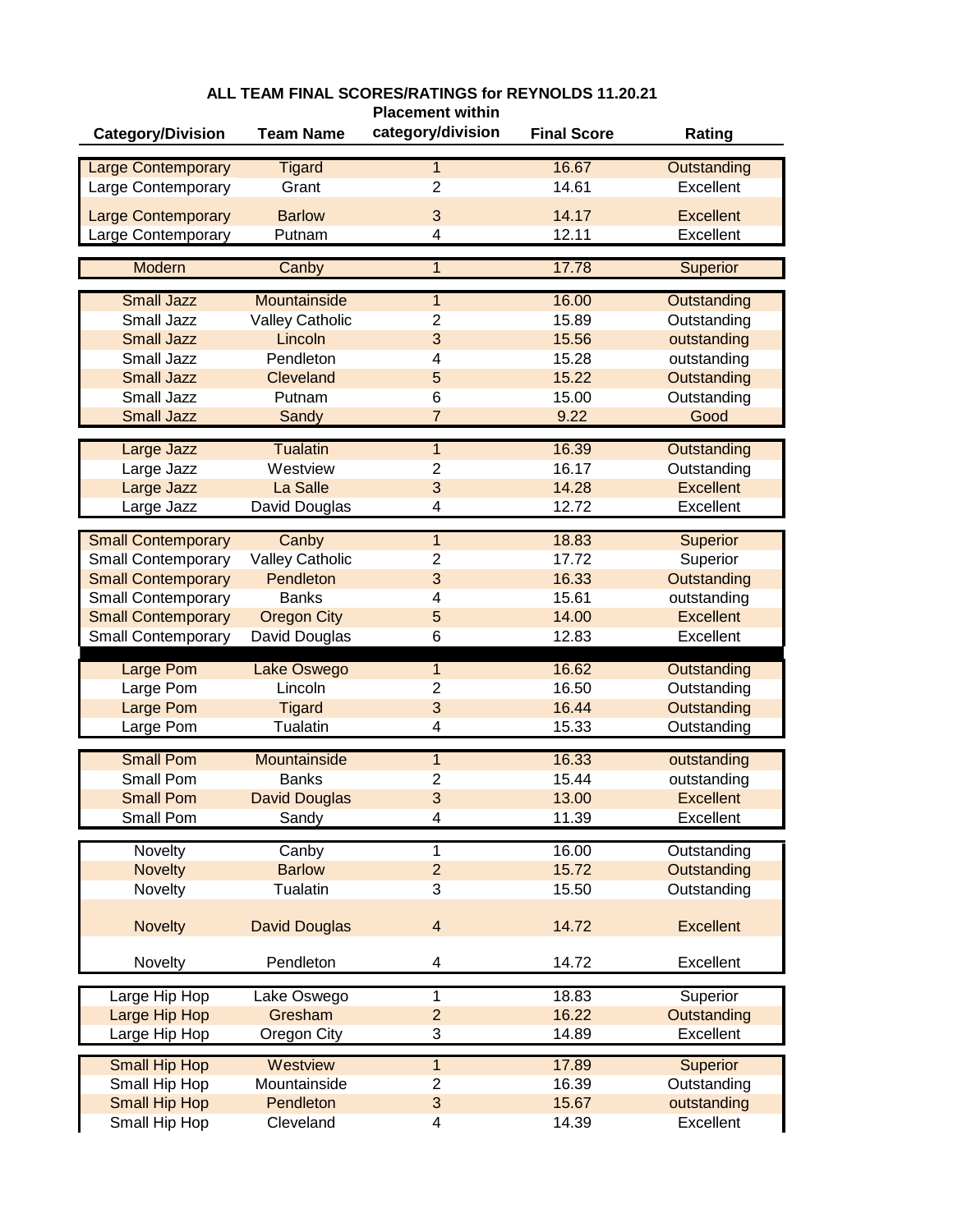| Small<br>HOD<br>HID | <b>David</b><br>Douglas | $\overline{40}$ | Excellent |
|---------------------|-------------------------|-----------------|-----------|